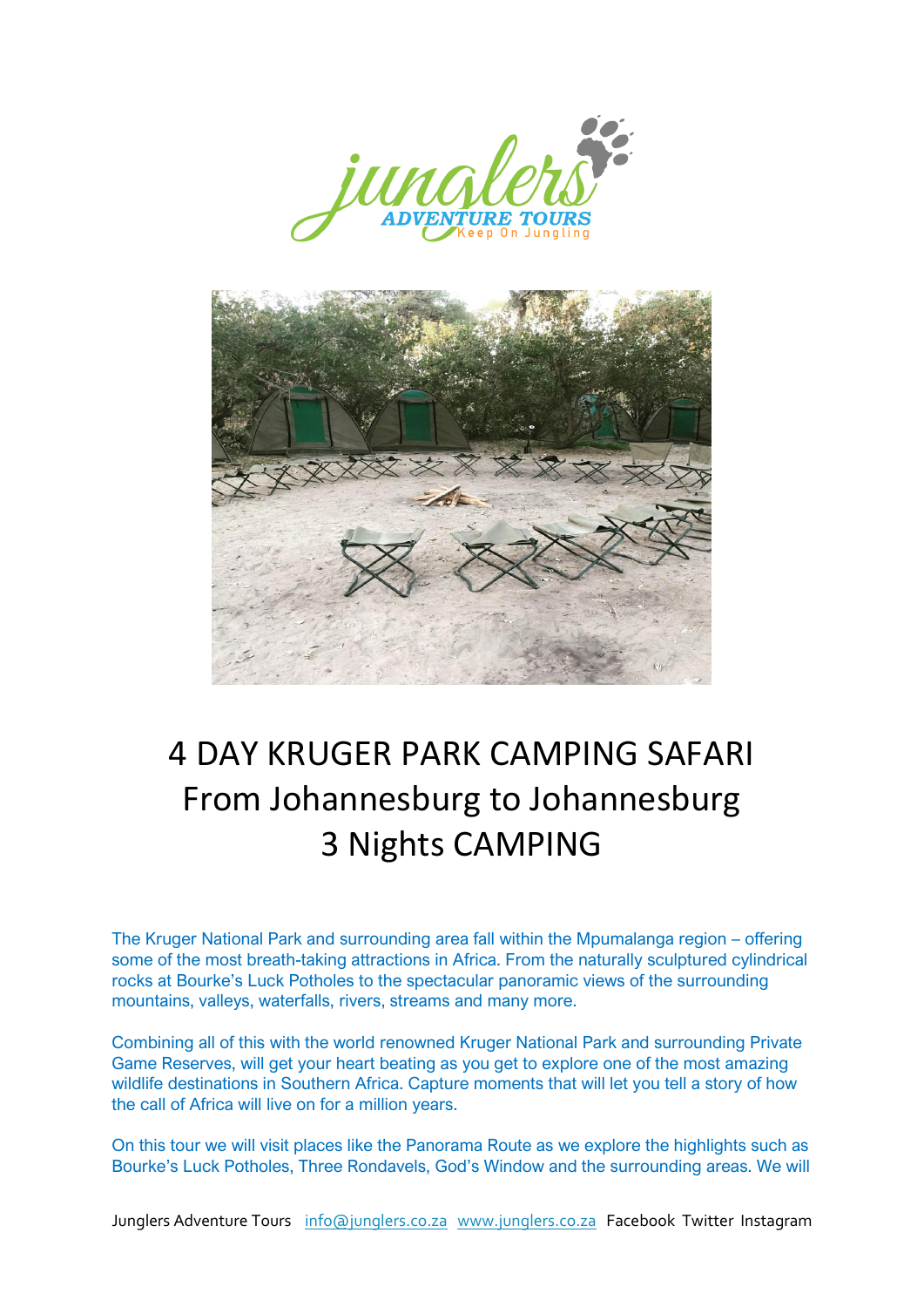also partake in a full day safari experience within the Kruger National Park as well as some game experiences in a Private Game Reserve adjacent to the Kruger National Park. Feel free to indulge yourself in the rich history, culture, scenery and wildlife that this tour has to offer.

## **INCLUDED HIGHLIGHTS**

- Game drives within the Kruger National Park
- Kruger National Park
- Panorama Route drive
- Blyde River Canyon
- God's Window
- Bourke's Luck Potholes
- 3 Rondavels
- Camping inside the Kruger Park

### **DAY 1: JHB – LOWVELD & GREATER KRUGER NATIONAL PARK**

Departing from JOHANNESBURG at 06h30, our journey leads us on some of the most scenic roads down to the Lowveld region of South Africa, known as Mpumalanga. On route we will be stopping for a brunch stop on the way to our overnight accommodation. After our brunch/lunch stop we continue our journey east.

We spend our night at a camp just outside the Kruger National Park. After setting up camp, we prepare our dinner and share some campfire stories as we prepare for the Panorama Route and the Kruger National park tomorrow.

*MEALS INCLUDED: DINNER (Lunch own expense) DRIVING DISTANCE: 480 KM ACCOMMODATION: GREATER KRUGER NATIONAL PARK (CAMPING)*

*INCLUDED HIGHLIGHTS/ACTIVITY: - SCENIC DRIVE TO THE LOWVELD REGION*

## **DAY 2: PANORAMA ROUTE AND KRUGER NATIONAL PARK**

After our first night on tour, we wake up with the sun and enjoy a substantial breakfast before setting off. Today we will be exploring the beauty of the infamous Panorama Route, stopping at most of the highlights that gave it its' name. Some of the highlights today include the third largest canyon in the world, known as the Blyde River Canyon, then we move on to Bourke's Luck Potholes, Gods Window, and stop for our own expense lunch in the little town of Graskop.

The panorama route really offers some of the most unique and captivating scenery in South Africa and we will spend a good amount of time at each stop to make sure we enjoy what we see and get the full experience.

In the afternoon we make our way into the Kruger National Park where we will settle in for the next two nights in one of the parks rest camps.

*MEALS INCLUDED: BREAKFAST AND DINNER (Lunch own expense) DRIVING DISTANCE: 196 KM ACCOMMODATION: KRUGER NATIONAL PARK REST CAMP (CAMPING)*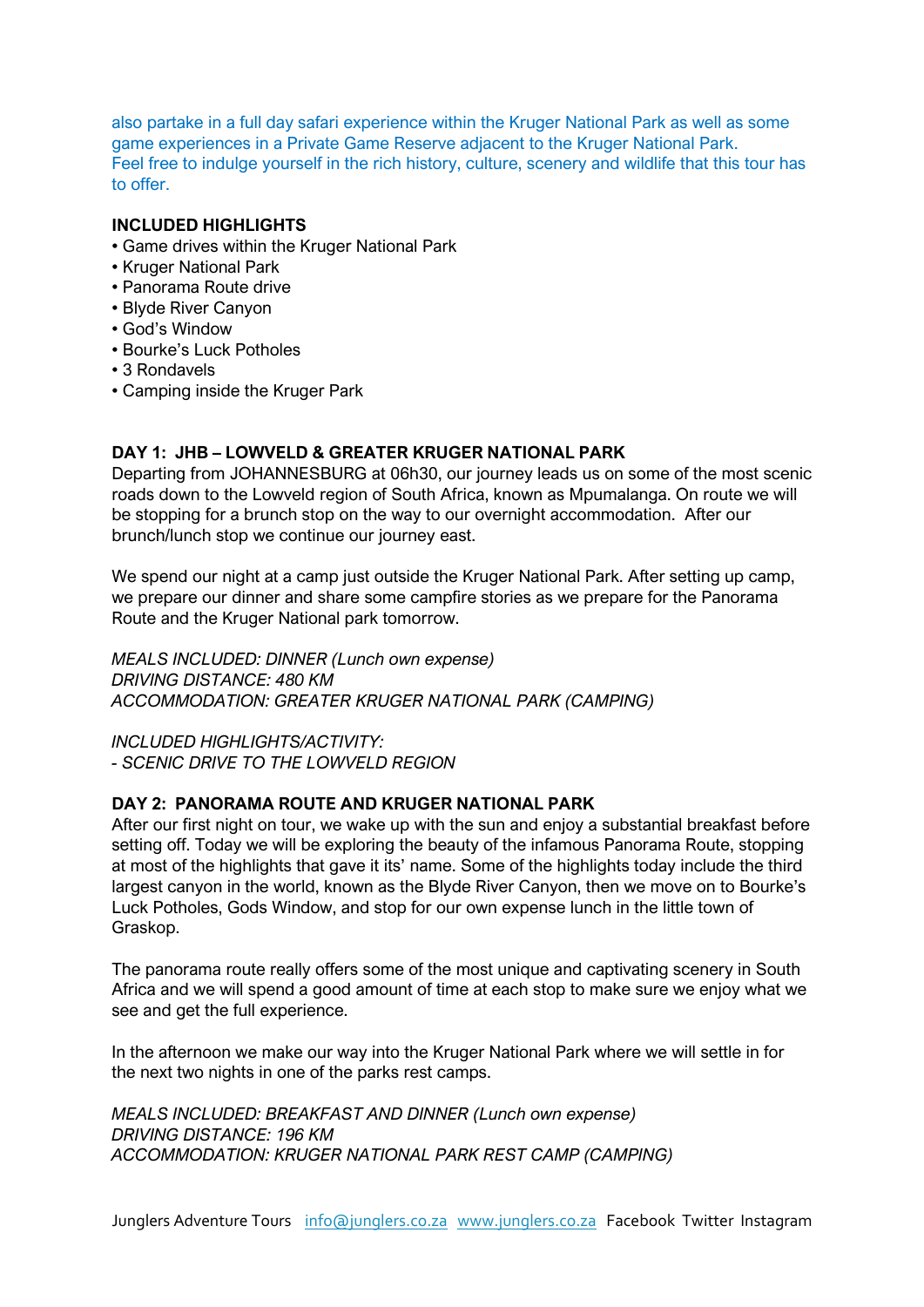*INCLUDED HIGHLIGHTS/ACTIVITY:* 

- *- PANORAMA ROUTE*
- *- GOD'S WINDOW*
- *- BOURKE'S LUCK POTHOLES*
- *- 3 RONDAVELS*
- *- BLYDE RIVER CANYON*
- *- KRUGER NATIONAL PARK CAMPING*

# **DAY 3: KRUGER NATIONAL PARK**

Today we get up early as we want to explore the Southern Section of the Kruger National Park as soon as we can, for our full day of game viewing. The Southern section of the park offers the opportunity to see some different species of animals like Rhino, Wild Dogs, Herds of Buffalo and Elephant as well as other predators like Lion and Hyenas because the South usually has a bit more water, naturally attracting more animals. Our day is dedicated for driving around in search of these animals, however we will stop regularly at some of the parks' rest camps for some leg stretches and comfort breaks as well as some waterholes on route. Late in the afternoon, we return to our camp within the park for the night.

*MEALS INCLUDED: LIGHT BREAKFAST, DINNER (Lunch in the park own expense) DRIVING DISTANCE: Roughly 100 KM (Depending on what we see today) ACCOMMODATION: KRUGER NATIONAL PARK REST CAMP (CAMPING)*

*INCLUDED HIGHLIGHTS/ACTIVITY: - SOUTHERN SECTION OF THE KRUGER NATIONAL PARK - FULL DAY GAME DRIVE*

## **DAY 4: KRUGER NATIONAL PARK AND RETURN TO JOHANNESBURG**

As we wake up once again with the sounds of the surrounding bushveld, we pack up camp and head out on yet another morning game drive within the Kruger National Park. We drive around in search of all the species that inhabit the area before slowly exiting the park and making our way back to Johannesburg. The tour will end in the late afternoon on arrival at the Lodge.

*MEALS INCLUDED: BREAKFAST (Lunch own expense) DISTANCE: 438 KM ACCOMMODATION: POST NIGHT ACCOMMODATION* 

*INCLUDED HIGHLIGHTS/ACTIVITY: - AM GAME DRIVE INSIDE THE KRUGER PARK - SCENIC DRIVE*

## **Airport Drop-off:**

On the last day of the tour the truck will make a short stop at the Johannesburg airport (O R Tambo International) in order for guests that have evening flights to leave the tour.